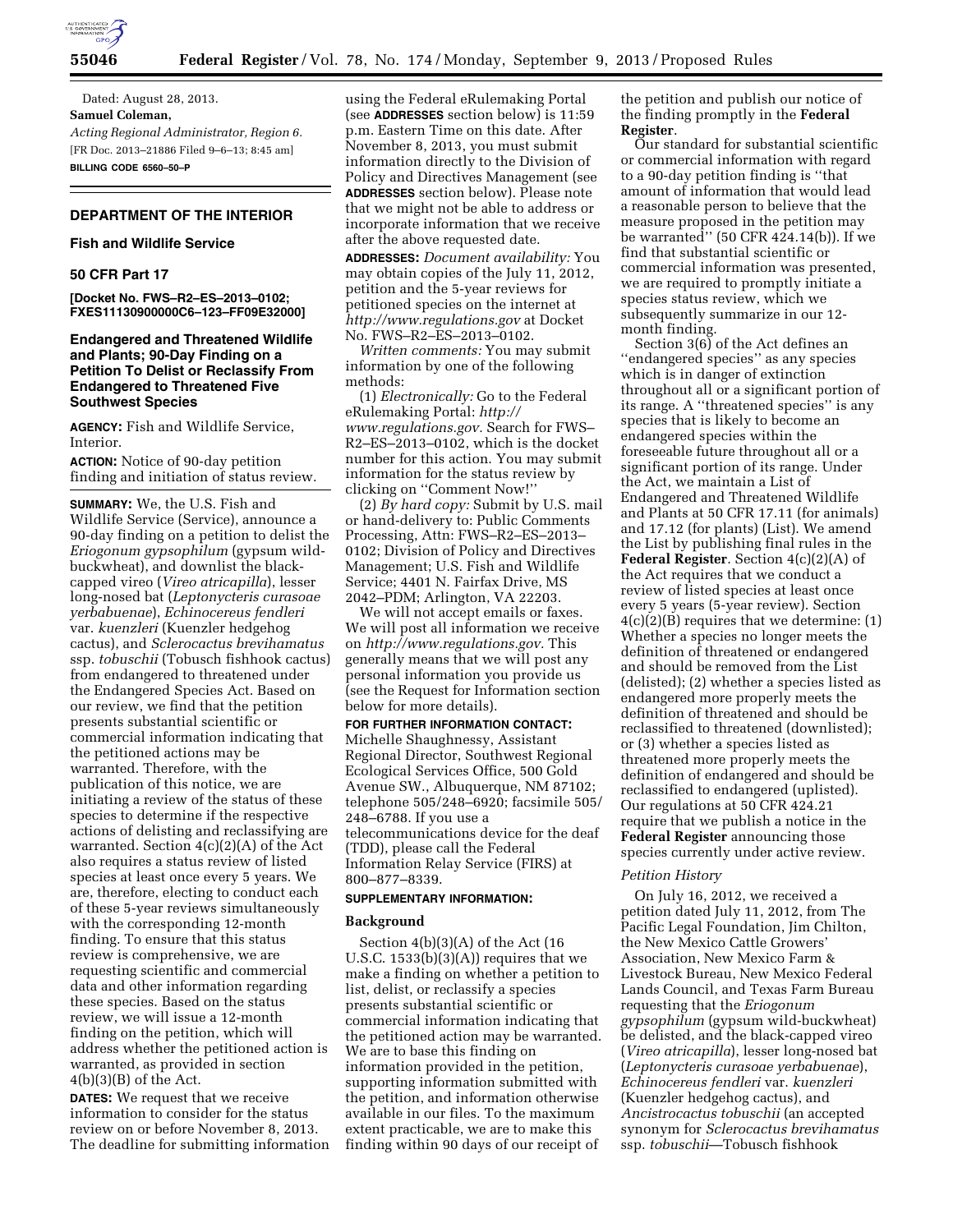cactus) be reclassified as threatened based on the analysis and recommendation contained in the most recent 5-year review for these taxa. The petition appeared to meet all of the requirements of 50 CFR 424.14(a).

#### *Previous Federal Action*

## Gypsum Wild-Buckwheat

The gypsum wild-buckwheat was federally listed as threatened on February 18, 1981 (46 FR 5730, January 19, 1981). Critical habitat was designated at the time of listing for the Seven Rivers population in Eddy County, New Mexico. A recovery plan was issued March 30, 1984. The recovery plan has not been revised. A 5 year review was completed on November 9, 2007, in which the Service recommended delisting the species.

## Black-Capped Vireo

The black-capped vireo was federally listed as endangered without critical habitat on November 5, 1987 (52 FR 37420, October 6, 1987). A recovery plan was issued September 30, 1991. The recovery plan has not been revised. A 5-year review was completed on July 26, 2007, in which the Service recommended downlisting the species to threatened.

#### Lesser Long-Nosed Bat

The lesser long-nosed bat was federally listed as endangered without critical habitat on October 31, 1988 (53 FR 38456, September 30, 1988). A recovery plan was issued on March 4, 1997. The recovery plan has not been revised. A 5-year review was completed on August 30, 2007, in which the Service recommended downlisting the species to threatened.

#### Kuenzler Hedgehog Cactus

The Kuenzler hedgehog cactus was federally listed as endangered without critical habitat on November 28, 1979 (44 FR 61924, October 26, 1979). A recovery plan was issued on March 28, 1985. The recovery plan has not been revised. A 5-year review was completed on June 7, 2005, in which the Service recommended downlisting the species to threatened.

## Tobusch Fishhook Cactus

The Tobusch fishhook cactus was federally listed as endangered without critical habitat on December 7, 1979 (44 FR 64736, November 7, 1979). A recovery plan was issued on March 18, 1987. The recovery plan has not been revised. A 5-year review was completed on January 5, 2010, in which the Service recommended downlisting the species to threatened.

## **Species Information**

## *Gypsum Wild-Buckwheat*

Gypsum wild-buckwheat is a rare, regionally endemic, perennial plant species (Service 2007a, p. 8). It occupies gypsum soils and gypsum outcrops of the Permian-age Castile Formation. These habitats are dry and nearly barren except for common species of gypsophilic plants and gypsum wildbuckwheat. Gypsum wild-buckwheat reproduces both by producing seed and also by producing clone rosettes from rhizomes or rootsprouts. There are only three known populations of gypsum wild-buckwheat, and all occur in Eddy County, in southeastern New Mexico (Service 2007a, pp. 8–12). Only one population (Seven River Hills) was known at the time of listing. Two additional populations were discovered in 1988 in the Yeso Hills of southern Eddy County, New Mexico, one near Black River Village and another at Ben Slaughter Draw below Ben Slaughter Spring. For more information on the life history, biology, and distribution of gypsum wild-buckwheat, see the 2007 5-year review of the species.

### *Black-Capped Vireo*

The black-capped vireo is a small (10 to 12 centimeters (cm) (4 to 5 inches (in)) long), insect-eating, migratory songbird (Service 2007b, p. 7). They nest from Oklahoma south through central Texas to the Edwards Plateau, then south to the northern portion of Mexico. Breeding habitat is quite variable across its range, but is generally shrublands with a distinctive patchy structure. The shrub vegetation is mostly deciduous and generally extends from the ground to about 2 meters (m) (6 feet (ft)) above ground and covers about 30 to 60 percent of the total area. Open grassland separates the clumps of shrubs. Black-capped vireos may live for more than 5 years, and usually return year after year to the same territory to breed. They begin to migrate to the wintering grounds on Mexico's western coast in July and are gone from Texas by mid-September (Service 2007b, p. 7). For more information on the life history, biology, and distribution of blackcapped vireo, see the 2007 5-year review of the species.

## *Lesser Long-Nosed Bat*

The lesser long-nosed bat is one of four members of the tropical bat family Phyllostomidae found in the United States. The bat's core diet is believed to consist of pollen, nectar, and fruits of columnar cacti and agaves. These bats depend on caves and abandoned mines and tunnels for day roosting sites. Night roosts include the bats' day roosts as well as other caves, mines, rock crevices, trees and shrubs, and occasionally abandoned buildings. They migrate seasonally from Mexico to southern Arizona and southwestern New Mexico. For more information on the life history, biology, and distribution of lesser long-nosed bat, see the 2007 5 year review of the species.

#### *Kuenzler Hedgehog Cactus*

A Kuenzler hedgehog cactus individual may be single stemmed or branched. The stems are normally 15 cm (6 in) long and 10 cm (4 in) wide. Typical Kuenzler hedgehog cactus habitat occurs on gentle, gravelly to rocky slopes and benches on limestone or limy sandstone along the lower fringes of the pinyon-juniper woodland at elevations of 1,600 to 2,000 m (5,200 to 6,600 ft). The recovery plan for Kuenzler hedgehog cactus identified two populations of cacti in the Rio Hondo and Rio Peñasco drainages in Lincoln County (Service 1985). However, by the time of the 2005 5-year review, there were 11 documented population centers (Service 2005). For more information on the life history, biology, and distribution of Kuenzler hedgehog cactus, see the 2005 5-year review of the species.

### *Tobusch Fishhook Cactus*

The Tobusch fishhook cactus is a small, round cactus, usually 5.1 to 7.6 cm (2 to 3 in) tall and up to 8.9 cm (3.5 in) in diameter, with light yellow spines with red tips. The lower central spines are hooked at the tip, like a fishhook. It produces yellow to cream flowers about 3.0 to 3.8 cm (1 to 1.5 in) long and wide during February through March. The fruit is fleshy and green, ripening to pink or pinkish-brown by late spring or early summer. The seeds are black.

The Tobusch fishhook cactus grows in discontinuous patches of very shallow, moderately alkaline, rocky loams or clay soils (primarily of the Tarrant, Ector, or Eckrant series) over massive, fractured limestone bedrock (usually the Edwards formation or an equivalent formation). The sites are open, in full sunlight, with a thin herbaceous cover of grasses and other herbaceous species, but within a matrix of woodland or savanna of live oak-juniper woodland community. In 1979 when the species was federally listed as endangered, fewer than 200 individuals had been documented in Bandera and Kerr Counties, Texas. The Texas Parks and Wildlife Department Natural Diversity Database indicates that, by 1999, researchers had documented 3,395 extant individuals in 8 counties of the Edwards Plateau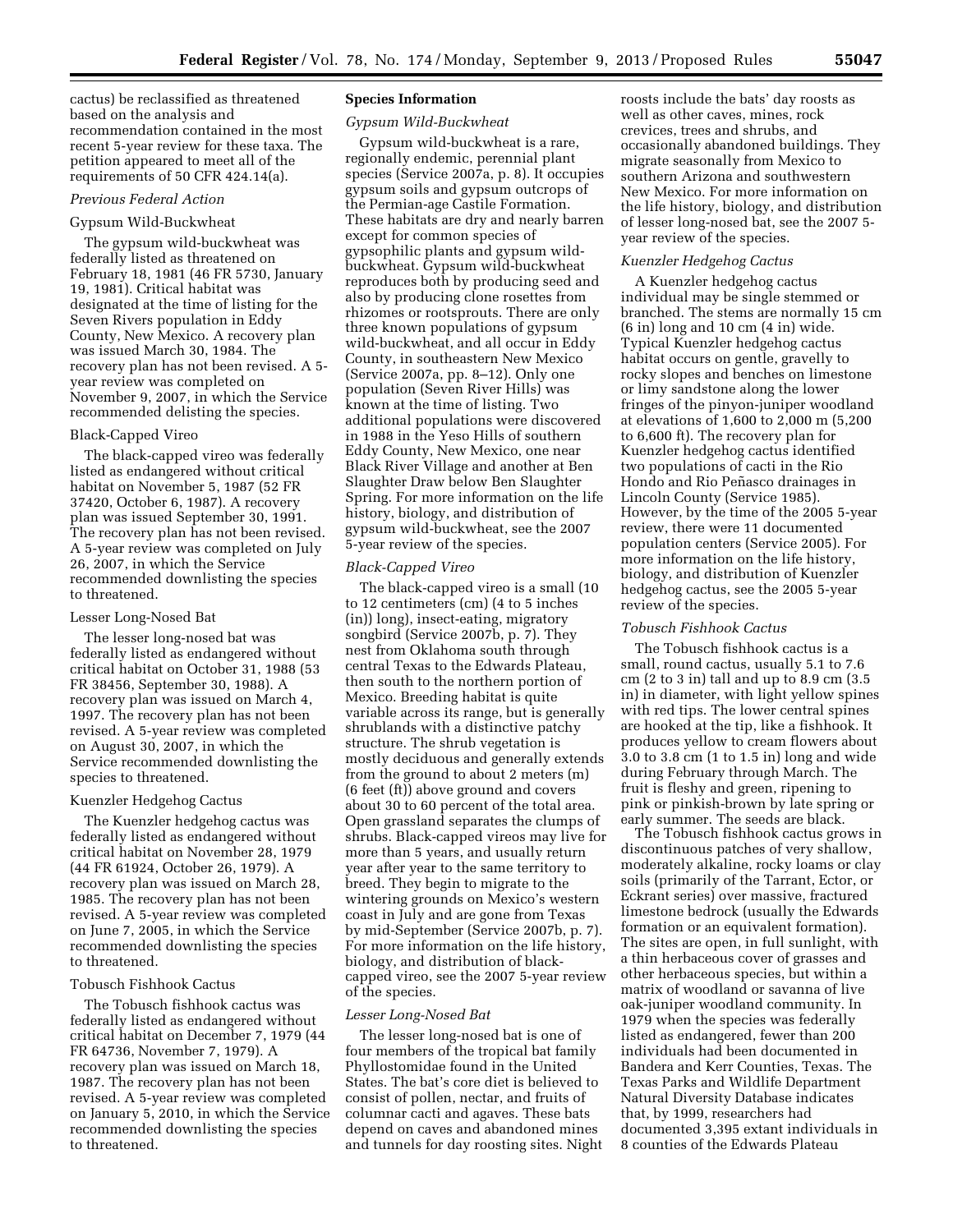(Bandera, Edwards, Kerr, Kimble, Kinney, Real, Uvalde, and Val Verde). For more information on the life history, biology, and distribution of Tobusch fishhook cactus, see the 2010 5-year review of the species.

## **Evaluation of Information for This Finding**

Section 4 of the Act (16 U.S.C. 1533) and its implementing regulations at 50 CFR 424 set forth the procedures for adding a species to, or removing a species from, the Federal Lists of Endangered and Threatened Wildlife and Plants. A species may be determined to be an endangered or threatened species due to one or more of the five factors described in section  $4(a)(1)$  of the Act:

(A) The present or threatened destruction, modification, or curtailment of its habitat or range;

(B) Overutilization for commercial, recreational, scientific, or educational purposes;

(C) Disease or predation;

(D) The inadequacy of existing regulatory mechanisms; or

(E) Other natural or manmade factors affecting its continued existence.

We must consider these same five factors in delisting a species. We may delist a species according to 50 CFR 424.11(d) if the best available scientific and commercial data indicate that the species is neither endangered nor threatened for the following reasons:

(1) The species is extinct,

(2) The species has recovered and is no longer endangered or threatened, or

(3) The original scientific data used at the time the species was classified were in error.

In considering what factors might constitute threats, we must look beyond the mere exposure of the species to the factor to determine whether the species responds to the factor in a way that causes actual impacts to the species. If there is exposure to a factor, but no response, or only a positive response, that factor is not a threat. If there is exposure and the species responds negatively, the factor may be a threat and we then attempt to determine how significant a threat it is. If the threat is significant, it may drive or contribute to the risk of extinction of the species such that the species may warrant listing as threatened or endangered as those terms are defined by the Act. This does not necessarily require empirical proof of a threat. The combination of exposure and some corroborating evidence of how the species is likely impacted could suffice. The mere identification of factors that could impact a species negatively may not be sufficient to compel a finding

that listing may be warranted. The information shall contain evidence sufficient to suggest that these factors may be operative threats that act on the species to the point that the species may meet the definition of threatened or endangered under the Act.

In making this 90-day finding, we evaluated whether information regarding threats to the gypsum wildbuckwheat, black-capped vireo, lesser long-nosed bat, Kuenzler hedgehog cactus, and Tobusch fishhook cactus, as presented in the petition and other information available in our files, is substantial, thereby indicating that the petitioned action may be warranted. Our evaluation of this information is presented below.

## *Information Provided in the Petition*

The petitioner requested the Service delist the gypsum wild-buckwheat and reclassify the black-capped vireo, lesser long-nosed bat, Kuenzler hedgehog cactus, and Tobusch fishhook cactus as threatened based on the analysis and recommendations contained in the most recent 5-year reviews of these taxa. The petition cited the 5-year reviews for each of these respective species as supporting information for the petition, but provided no other information.

*Evaluation of Information Provided in the Petition and Available in Service Files* 

We completed 5-year reviews for each of these five species, which included recommendation of status changes. Each 5-year review contains general background and life-history information, an overview of recovery criteria, an analysis of threats to each taxon based on the five listing factors found in section 4 of the Act, and recommendation of status change. In each 5-year review conducted for the five petitioned species, we analyzed the threats specific to each taxon based on the five listing factors in section 4 of the Act.

### Gypsum Wild-Buckwheat

The 2007 5-year review for the gypsum wild-buckwheat recommended delisting of the species. The rationale for this recommendation was that the primary threats to the species at the time of listing were no longer deemed significant (Service 2007a, p. 12).

At the time of listing, gypsum wildbuckwheat was known from only a single population on the Seven Rivers Hills. Since the time of listing, two additional populations of gypsum wildbuckwheat were documented at Black River and Ben Slaughter Draw in Eddy County, Texas (Service 2007a, p. 12).

All three known populations contain between 11,000 and 18,000 plants.

The listing determination for gypsum wild-buckwheat cited off-road-vehicles, grazing, and reservoir development as threats to this species (Service 2007a, p. 12). Due to the expanded range of the species at the time of the 5-year review, these stressors were no longer cited as threats to the species. However, all of the known gypsum wild-buckwheat habitat occurs in areas that are now known to have high potential for mineral extraction and associated development, especially oil and gas. At the time of the 5-year review, this new threat was thought to be mitigated by the Bureau of Land Management's Special Management Areas classification on significant portions of each gypsum wild-buckwheat population.

In summary, we found that the threats previously identified may no longer be acting on the species at a level that causes the species to be in danger of extinction. Further, the range of the species has expanded, and there is some level of management of newly identified threats in those areas. Therefore, we find there is substantial information indicating that the species may no longer in danger of extinction now or in the foreseeable future, and that delisting may be warranted. This conclusion is based primarily on the analyses found in the 2007 5-year review, which was based on the best scientific information available at that time. Since the time of the 5-year review, we have received no information that would conflict with the conclusions found in that review.

#### Black-Capped Vireo

The 2007 5-year review for the blackcapped vireo recommended reclassification of the species from endangered to threatened. The primary rationale for this recommendation was that the magnitude of threats to the species has been reduced since the time of listing, and that the range of the species has expanded (Service 2007b, pp. 22–24).

At the time of listing, the estimated population of black-capped vireos consisted of 256 to 525 pairs in Oklahoma (4 counties), Texas (21 counties), and Mexico (1 state). Since 2000, the known population consists of 6,200 vireos in Oklahoma (3 counties), Texas (38 counties), and Mexico (3 states) (Service 2007b, p. 22).

The major threats to the black-capped vireo identified at the time of listing included habitat loss through land use conversion, grazing and browsing by domestic and wild herbivores, and brood parasitism by brown-headed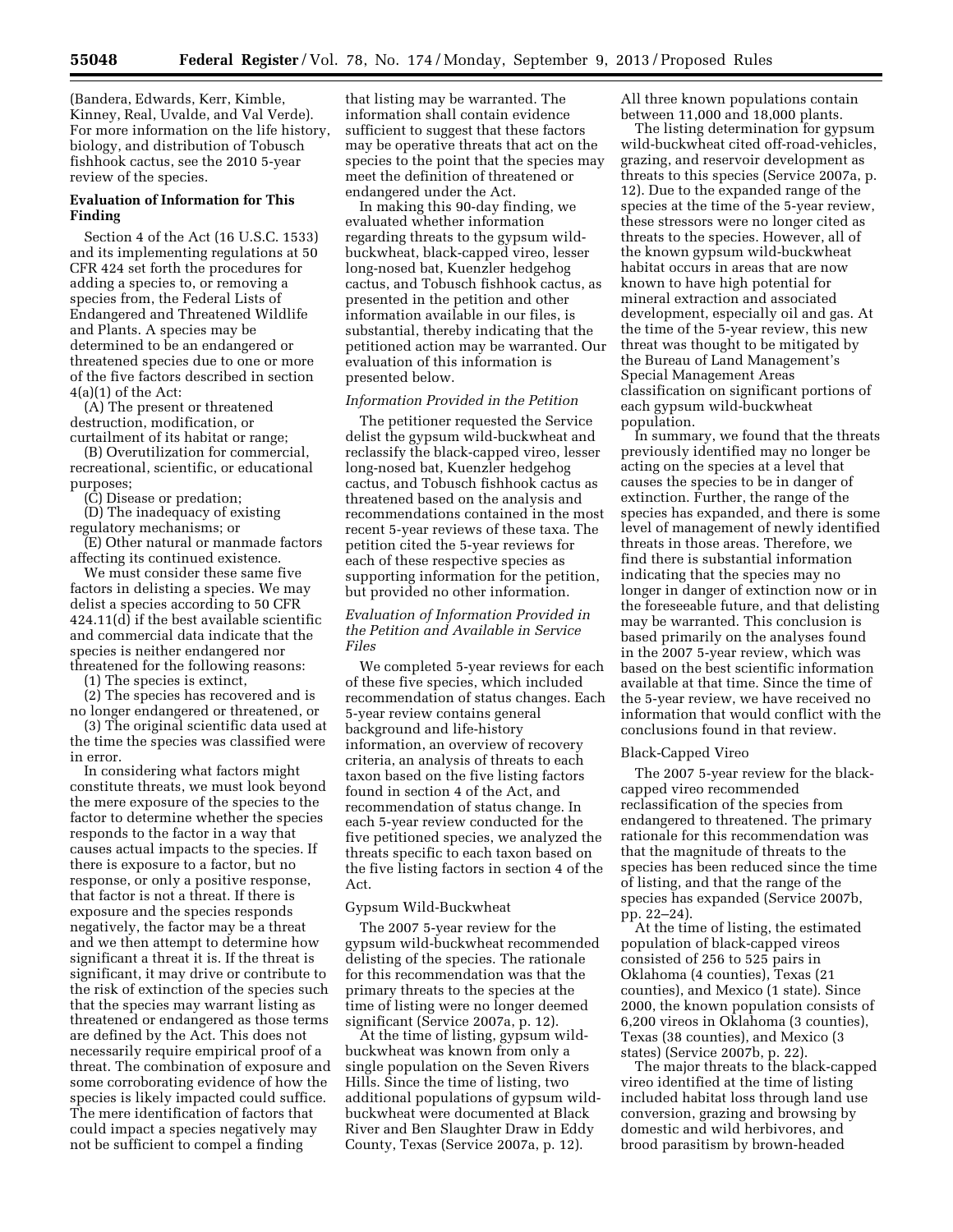cowbirds (*Molothrus ater*). As discussed in the 5-year review, the threat of habitat destruction by domestic livestock appears to have decreased, based upon the decrease in density and abundance of livestock in those regions of particular concern during the original listing. However, it appears the density of white-tailed deer (*Odocoileus virginianus*) and exotic ungulates may have increased in the same regions, which may be a concern for habitat availability. Information discussed in the 5-year review concerning brownheaded cowbirds suggests that the species may be decreasing in abundance where its range overlaps the blackcapped vireo, at least in Texas. Additionally, in the black-capped vireo's U.S. range, brood parasitism appears to be effectively managed at the major black-capped vireo populations occurring on public land, and supplemented by cowbird control programs on private lands.

In summary, we found that threats to the species identified at the time of listing do not appear to be acting on the species as severely as previously thought. Further, the range and abundance of the species appears to have expanded, and some level of management exists in regard to threats in those areas. Therefore, we find there is substantial information that the species may no longer be in imminent danger of extinction, and that reclassification may be warranted. This conclusion is based primarily on the analysis found in the 2007 5-year review, which was based on the best scientific information available at that time. Since the time of the 5-year review, we have received no information that would conflict with the conclusions of that review.

#### Lesser Long-Nosed Bat

The 2007 5-year review for the lesser long-nosed bat recommended reclassification of the species from endangered to threatened. The primary rationale for this recommendation was that information indicates the species may be more abundant than was known at the time of listing (Service 2007c).

At the time of listing, the lesser longnosed bat occurred at relatively low population numbers (about 500 individuals in Arizona) and exhibited a declining trend (Service 2007c). Information gathered since the listing shows higher population numbers and a generally stable-to-increasing trend (Service 2007c).

The primary threats identified at the time of listing were habitat destruction and disruption, disturbance of roosting sites, loss of food sources, and direct

killing by humans. Information in the 5 year review suggests that these threats persist and may actually be increasing in some areas. However, the severity of these threats may be reduced as a result of the increased abundance of the species.

In summary, we found that, while threats to the lesser long-nosed bat persist, the magnitude of these threats may be reduced due to the potential increased abundance of the species since the time of listing. Therefore, we find there is substantial information that the species may no longer be in imminent danger of extinction, and that reclassification may be warranted. This conclusion is based primarily on the analyses found in the 2007 5-year review which was based on the best scientific information available at that time. Since the time of the 5-year review, we have received no information that would conflict with the conclusions found in the review.

#### Kuenzler Hedgehog Cactus

The 5-year review for the Kuenzler hedgehog cactus recommended reclassification of the species from endangered to threatened. The primary rationale for this recommendation was that the threats to the species have been reduced as compared to the threats at the time of listing, and the distribution and abundance of the species has increased (Service 2005).

At the time of listing, only two populations with fewer than 200 individuals were known. However, by the time of the 5-year review, an estimated 11 populations had a total of more than 5,000 individuals. While these populations are scattered and usually not locally abundant, this distribution reflects a wider range and higher overall abundance than was known at the time of listing. Further, most of the known populations of Kuenzler hedgehog cactus occur on Federal lands. Federal land management agencies have inventoried most of the Kuenzler hedgehog cactus habitats within their jurisdictions in order to consult with the Service and avoid serious impacts to occupied habitats.

Threats at the time of listing were collection and habitat degradation due to road improvements, grazing, and real estate development. As discussed in the 5-year review, collection of Kuenzler hedgehog cactus from its natural habitats has not had a significant observable impact on the known populations. The potential threat of collection is likely mitigated to some extent by the fact that most populations are relatively remote and less likely to be impacted by casual collectors.

Further, commercial growers are offering greenhouse-grown plants and seeds to hobbyists who might have otherwise obtained their plants or seeds from natural populations.

Habitat destruction due to road construction and home building has affected a very small portion of the area occupied by Kuenzler hedgehog cactus. At the time of the 5-year review, no significant mining or oil and gas production activities took place within the habitat of this cactus. Most of the known occupied habitats occur in relatively remote areas, which are unlikely to be converted to land uses other than open range for livestock grazing. Evidence continues to indicate that livestock grazing may continue to impact Kuenzler hedgehog cactus through increased erosion and removal of insulating cover that may affect the success of seedling establishment.

In summary, we found that, while livestock grazing may continue to affect the species, collection and habitat modification due to development do not appear to be as severe as they were thought to be at the time of listing. Further, the range of the species appears to have expanded, and some level of management occurs in those areas. Therefore, we find there is substantial information that the species may no longer be in imminent danger of extinction, and that reclassification may be warranted. This conclusion is based primarily on the analyses found in the 2005 5-year review, which was based on the best scientific information available at that time. Since the time of that 5 year review, we have received no readily available information that would conflict with the conclusions found in the review.

#### Tobusch Fishhook Cactus

The 5-year review for the Tobusch fishhook cactus recommended reclassification from endangered to threatened. The primary rationale for this recommendation was that the primary threats to the species at the time of listing have been reduced or were not as severe as originally determined, and that the distribution and abundance of the species have increased (Service 2010).

At the time of listing, only 200 individuals were known. The status of Tobusch fishhook cactus is now thought to be significantly more secure than when it was listed. The cactus has been documented at 10 protected sites, and its known range now extends to eight counties in the Edwards Plateau of central Texas.

The threats identified at the time of listing were collection and habitat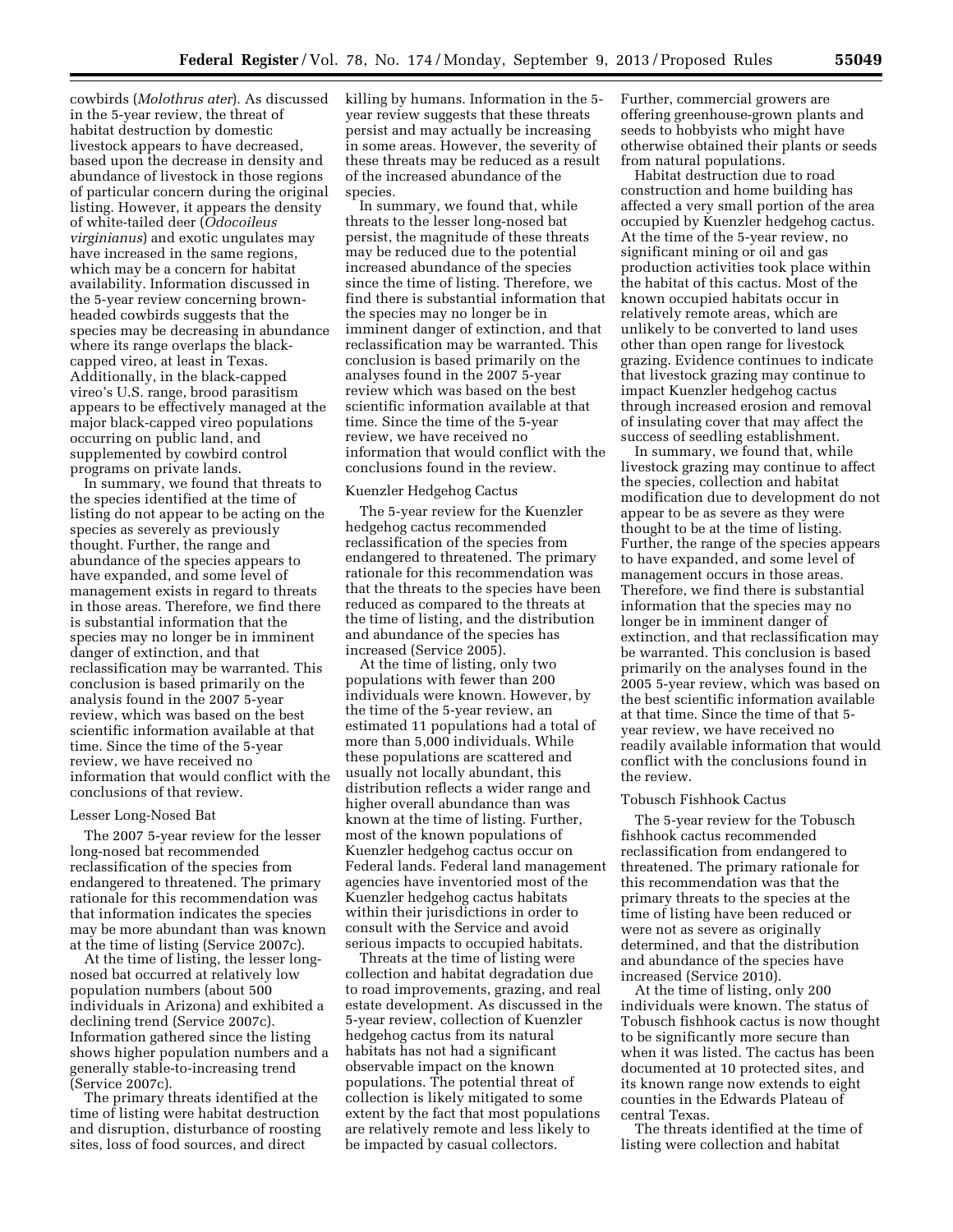modification and loss due to real estate development, livestock damage, and other natural factors. As discussed in the 2010 5-year review, legally propagated Tobusch fishhook cactus are now available, which suggests the threat of illegal collection may no longer be as severe a threat as it was at the time of listing. Further, livestock trampling and herbivory were not identified as significant causes of mortality or damage to Tobusch fishhook cactus plants. While a significant ongoing trend of subdividing large ranches persists in Texas, relatively little urban or industrial development was occurring within the range of the species at the time of the 5-year review. However, information discussed in the 5-year review indicates that the Tobusch fishhook cactus weevil parasitizes and kills plants, and further suggests that the weevil may have caused significant declines in some populations.

In summary, we found that, while development and weevil parasitism may continue to impact the species, collection and livestock grazing do not appear to be acting on the species as severely as they were thought to be at the time of listing. Further, the range of the species appears to have expanded. Therefore, we find there is substantial information that the species may no longer be in imminent danger of extinction, and that reclassification may be warranted. This conclusion is based primarily on the analyses found in the 2010 5-year review, which was based on the best scientific information available at that time. Since the time of the 5-year review, we have received no readily available information that would conflict with the conclusions found in the review.

## **Finding**

On the basis of our determination under section 4(b)(3)(A) of the Act, we find that information in the petition and readily available in our files presents substantial scientific or commercial information indicating that delisting the gypsum wild-buckwheat and reclassifying black-capped vireo, lesser long-nosed bat, Kuenzler hedgehog cactus, and Tobusch fishhook cactus from endangered to threatened may be warranted.

Because we have found that the petition presents substantial information indicating that delisting the gypsum wild-buckwheat, and reclassifying black-capped vireo, lesser long-nosed bat, Kuenzler hedgehog cactus, and Tobusch fishhook cactus may be warranted, we are initiating status reviews for each taxon to

determine whether the petitioned actions are warranted.

The ''substantial information'' standard for a 90-day finding, under section 4(b)(3)(A) of the Act and 50 CFR 424.14(b) of our regulations, differs from the Act's ''best scientific and commercial data'' standard that applies to a status review to determine whether a petitioned action is warranted. A 90 day finding does not constitute a status review under the Act. In a 12-month finding, we will determine whether a petitioned action is warranted after we have completed a thorough status review of the species, which is conducted following a substantial 90 day finding. Because the Act's standards for 90-day and 12-month findings are different, as described above, a substantial 90-day finding does not mean that the 12-month finding will result in a warranted finding.

#### **5-Year Reviews**

Section 4(c)(2)(A) of the Act requires that we conduct a review of listed species at least once every 5 years. We are then, under section  $4(c)(2)(B)$ , to determine, on the basis of such a review, whether or not any species should be removed from the List (delisted), or reclassified from endangered to threatened, or threatened to endangered. Our regulations at 50 CFR 424.21 require that we publish a notice in the **Federal Register**  announcing those species currently under review. This notice announces our active review of the gypsum wildbuckwheat, black-capped vireo, lesser long-nosed bat, Kuenzler hedgehog cactus, and Tobusch fishhook cactus.

## **Request for Information**

When we make a finding that a petition presents substantial information indicating that delisting or reclassifying a species may be warranted, we are required to promptly initiate review of the status of the species (status review). For the status review to be complete and based on the best available scientific and commercial information, we request information on gypsum wild-buckwheat, black-capped vireo, lesser long-nosed bat, Kuenzler hedgehog cactus, and Tobusch fishhook cactus from governmental agencies, Native American tribes, the scientific community, industry, and any other interested parties. We seek information on:

(1) The species' biology, range, and population trends, including:

(a) Habitat requirements for feeding, breeding, and sheltering;

(b) Genetics and taxonomy;

(c) Historical and current range including distribution patterns;

(d) Historical and current population levels, and current and projected trends; and

(e) Past and ongoing conservation measures for the species, its habitat or both.

(2) The factors that are the basis for making delisting and downlisting determinations for a species under section 4(a) of the Act (16 U.S.C. 1531 *et seq.*), which are:

(a) The present or threatened destruction, modification, or curtailment of its habitat or range;

(b) Overutilization for commercial, recreational, scientific, or educational purposes;

(c) Disease or predation;

(d) The inadequacy of existing regulatory mechanisms; or

(e) Other natural or manmade factors affecting its continued existence.

Please include sufficient information with your submission (such as scientific journal articles or other publications) to allow us to verify any scientific or commercial information you include.

Submissions merely stating support for or opposition to the action under consideration without providing supporting information, although noted, will not be considered in making a determination. Section 4(b)(1)(A) of the Act directs that determinations as to whether any species is an endangered or threatened species must be made ''solely on the basis of the best scientific and commercial data available.''

You may submit your information concerning this status review by one of the methods listed in the **ADDRESSES** section. If you submit information via *[http://www.regulations.gov,](http://www.regulations.gov)* your entire submission—including any personal identifying information—will be posted on the Web site. If your submission is made via a hardcopy that includes personal identifying information, you may request at the top of your document that we withhold this personal identifying information from public review. However, we cannot guarantee that we will be able to do so. We will post all hardcopy submissions on *[http://www.regulations.gov.](http://www.regulations.gov)* 

Information and supporting documentation that we received and used in preparing this finding is available for you to review at *[http://](http://www.regulations.gov)  [www.regulations.gov,](http://www.regulations.gov)* or by appointment, during normal business hours, at the U.S. Fish and Wildlife Service, Southwesten Region Ecological Services Office (see **FOR FURTHER INFORMATION CONTACT**).